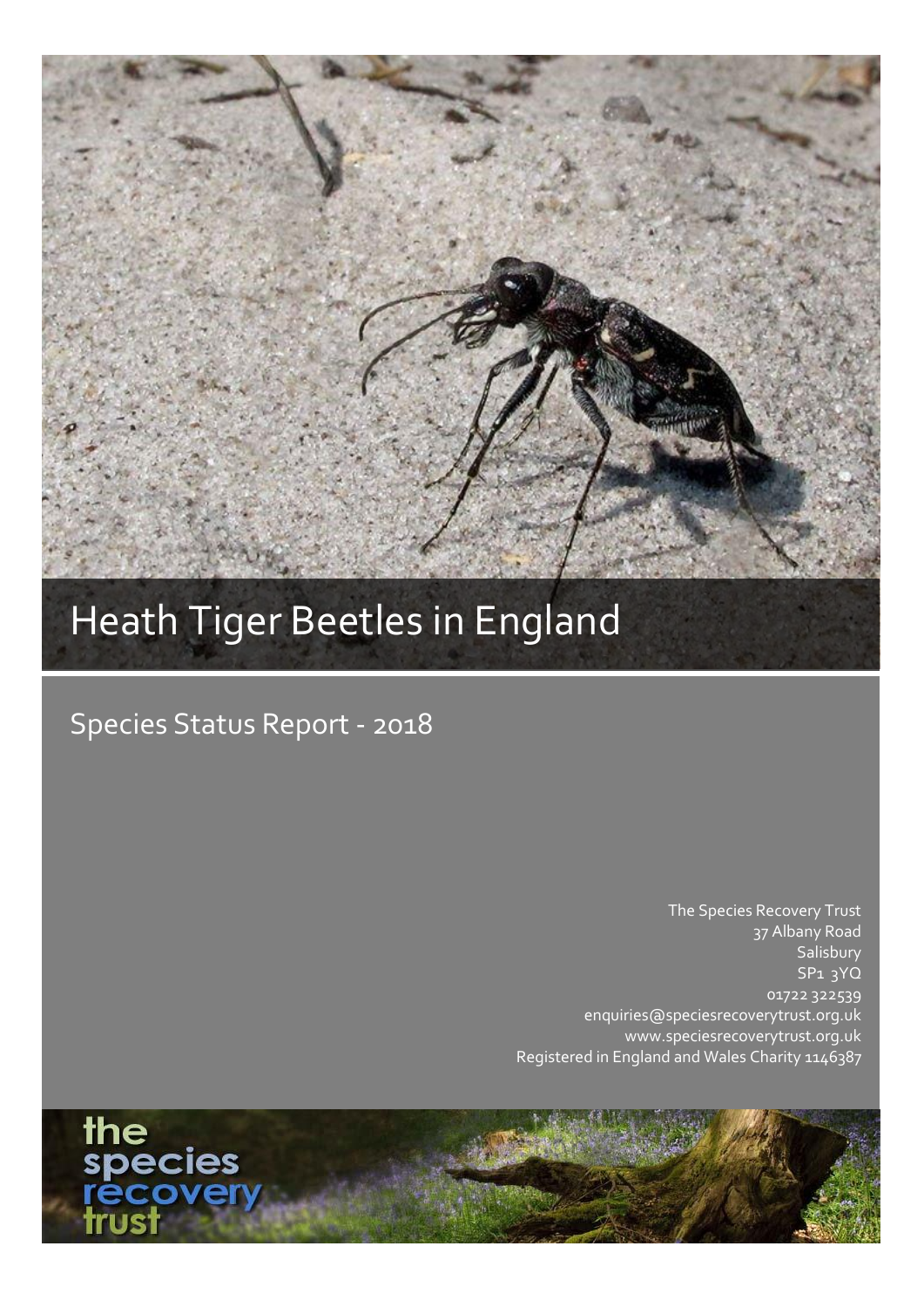### **Contents**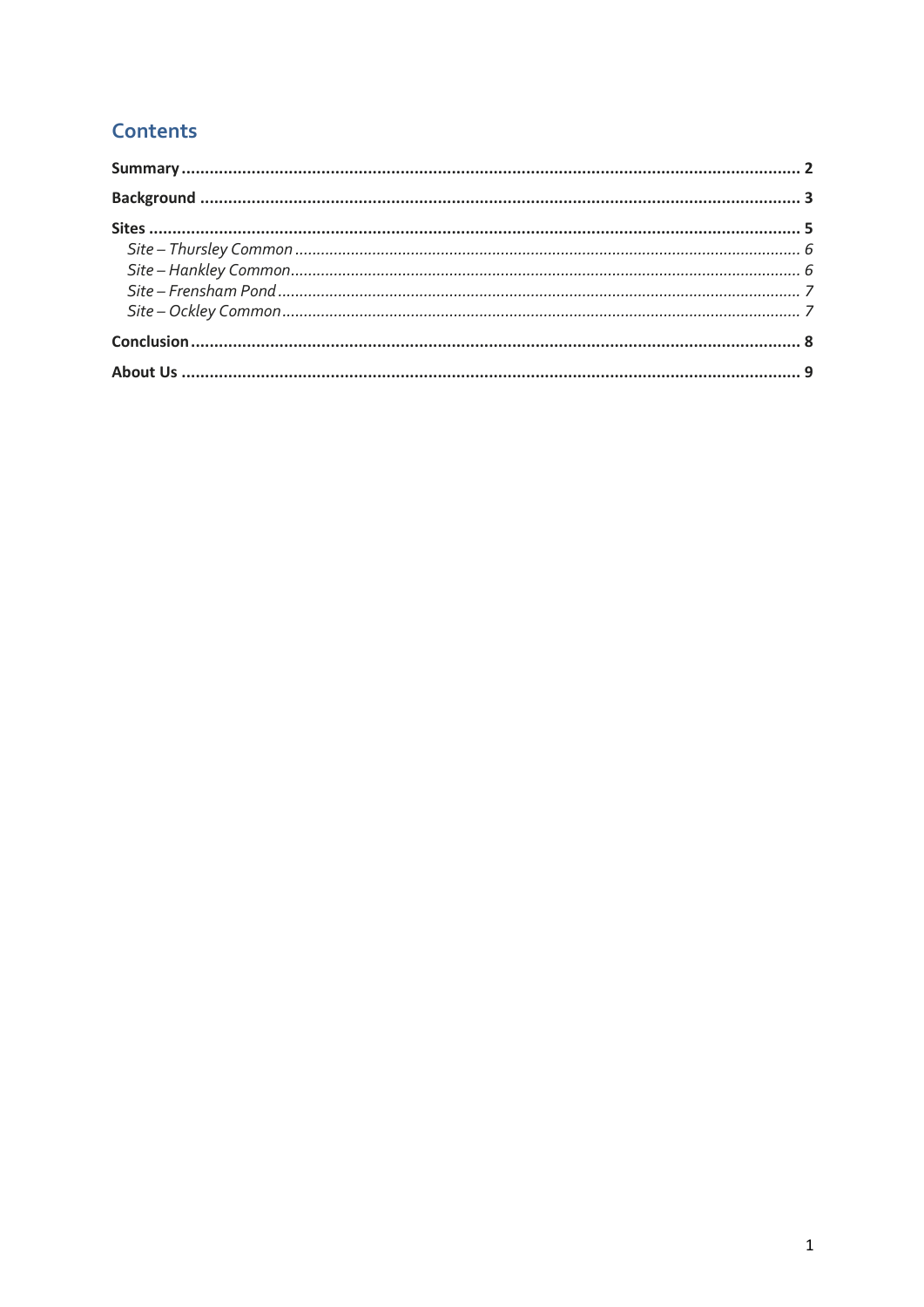### <span id="page-2-0"></span>Summary

The Heath Tiger Beetle (*Cicindela sylvatica*) is one of the rarest beetles in England and is now found in only Dorset, Surrey, Hampshire and Sussex. It is thought to have declined with the loss, fragmentation and degradation of lowland heathland habitat in England.

One of the key problems facing the conservation of this species is that we do not have up to date information on its distribution. The Species Recovery Trust have been working to train volunteers over the last 3 years to identify and survey for the beetles. We have set up a database on which we are collecting the records submitted by volunteers, and sharing these with all other interested conservation organisations.

In 2018, three historic locations for Heath Tiger Beetles and one known site were surveyed in the south of England. Heath Tiger Beetles were only found at the known site. No Heath Tiger Beetles were found on any of the historic sites. We were not able to survey as many sites this summer as planned due to a key member of staff going on maternity leave, however, these sites will all be surveyed next summer.

We are indebted to the Hamamelis Trust for generously funding the work.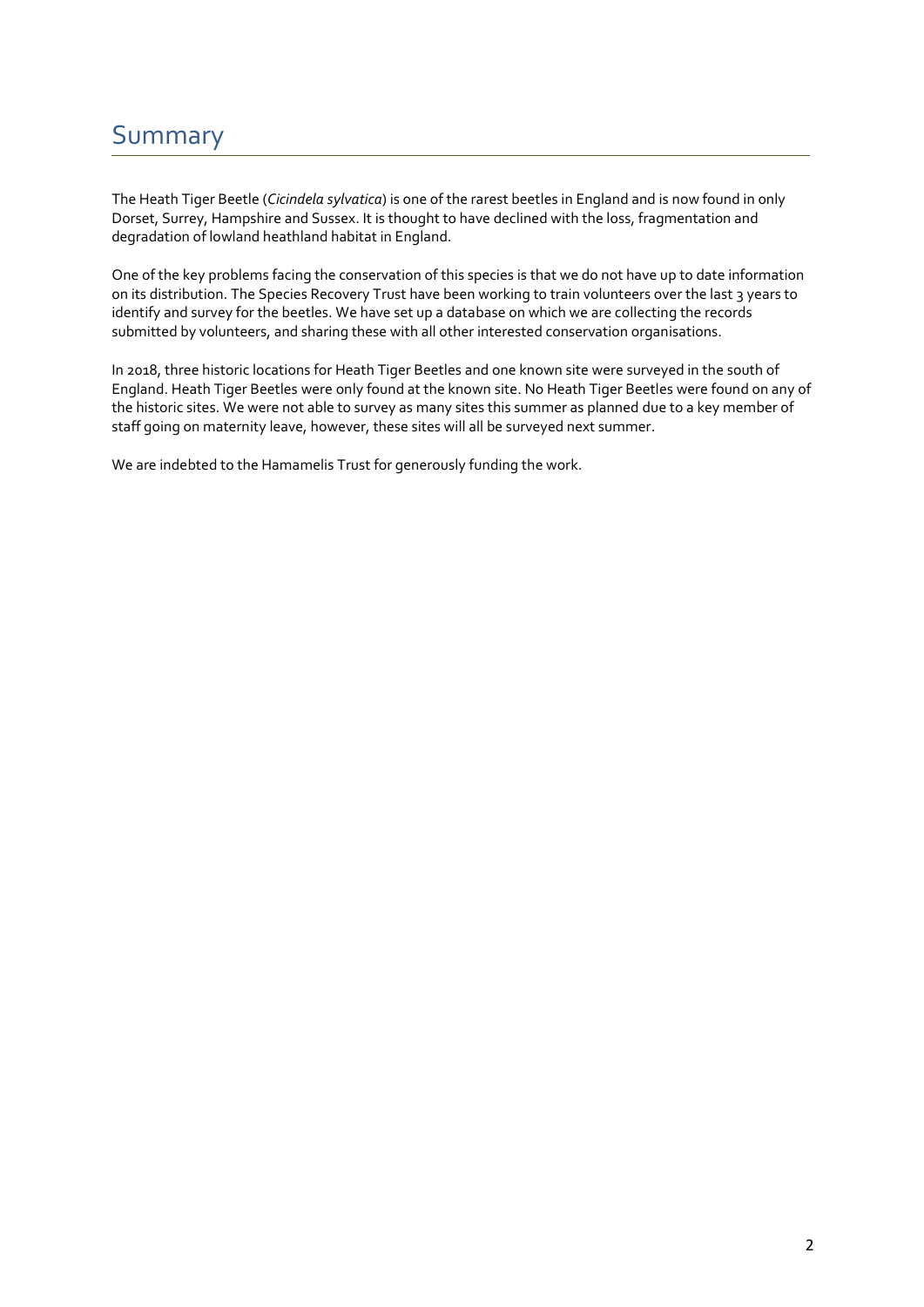### <span id="page-3-0"></span>Background

A database of past records was collated for the Heath Tiger Beetle. This shows the variation in the number of Heath Tiger Beetle records over time (Figure 1). The number of records collected over a period of 20 years remained relatively constant between 1880 and 2000, but then dramatically increased after 2000. This may be because in the past, records would largely be collected by amateur entomologists, but increasingly conservation organisations also record the presence of Heath Tiger Beetles at their sites. It may also relate to the greater ease of collating records collected by others, due to the increased use of electronic forms of record keeping.

Interestingly, although the absolute number of Heath Tiger Beetle records has increased in the last 20 years, the distribution has clearly declined (Figure 2). Most of the more recent records are clustered around only a few sites in Surrey and Dorset, in contrast to the much wider distribution including Hampshire, Sussex and eastern parts of Surrey where the beetles were found in the past. It is possible that this is because the actual distribution of the Heath Tiger Beetle has declined. Alternatively, it may be that fewer people are now looking beyond the main known sites for Heath Tiger Beetles. Without negative records (records of surveys undertaken when Heath Tiger Beetles were not found), it is impossible to distinguish between these two possibilities and therefore form a conclusion about the true distribution of the Heath Tiger Beetle.



This project aims to address this problem by surveying all of the relatively recent historic sites in Surrey and Hampshire for the Heath Tiger Beetle to try to determine if it still survives there.

Figure 1: The number of records of Heath Tiger Beetles from 1840-2017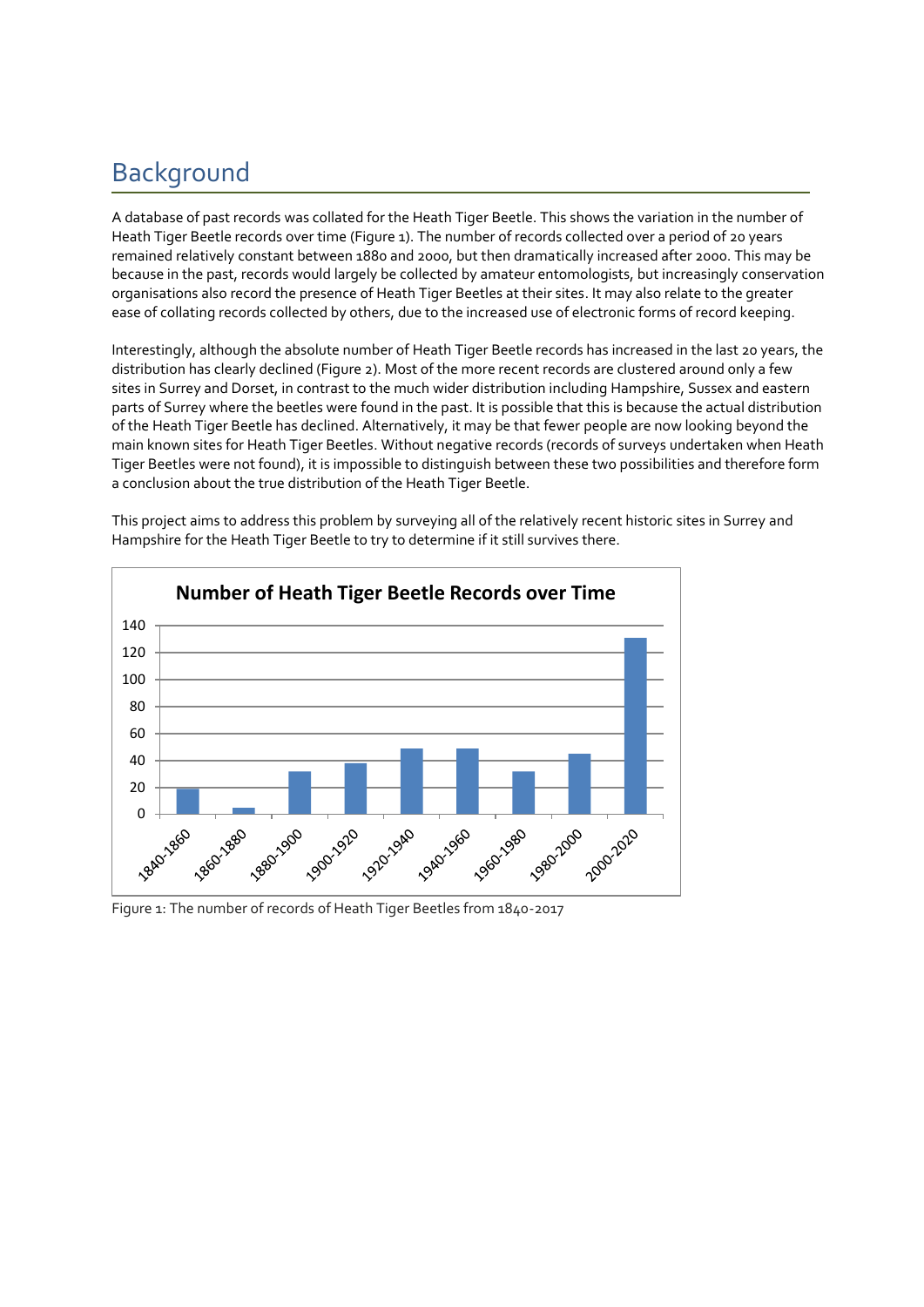

Figure 2: Map of the distribution of the Heath Tiger Beetle over time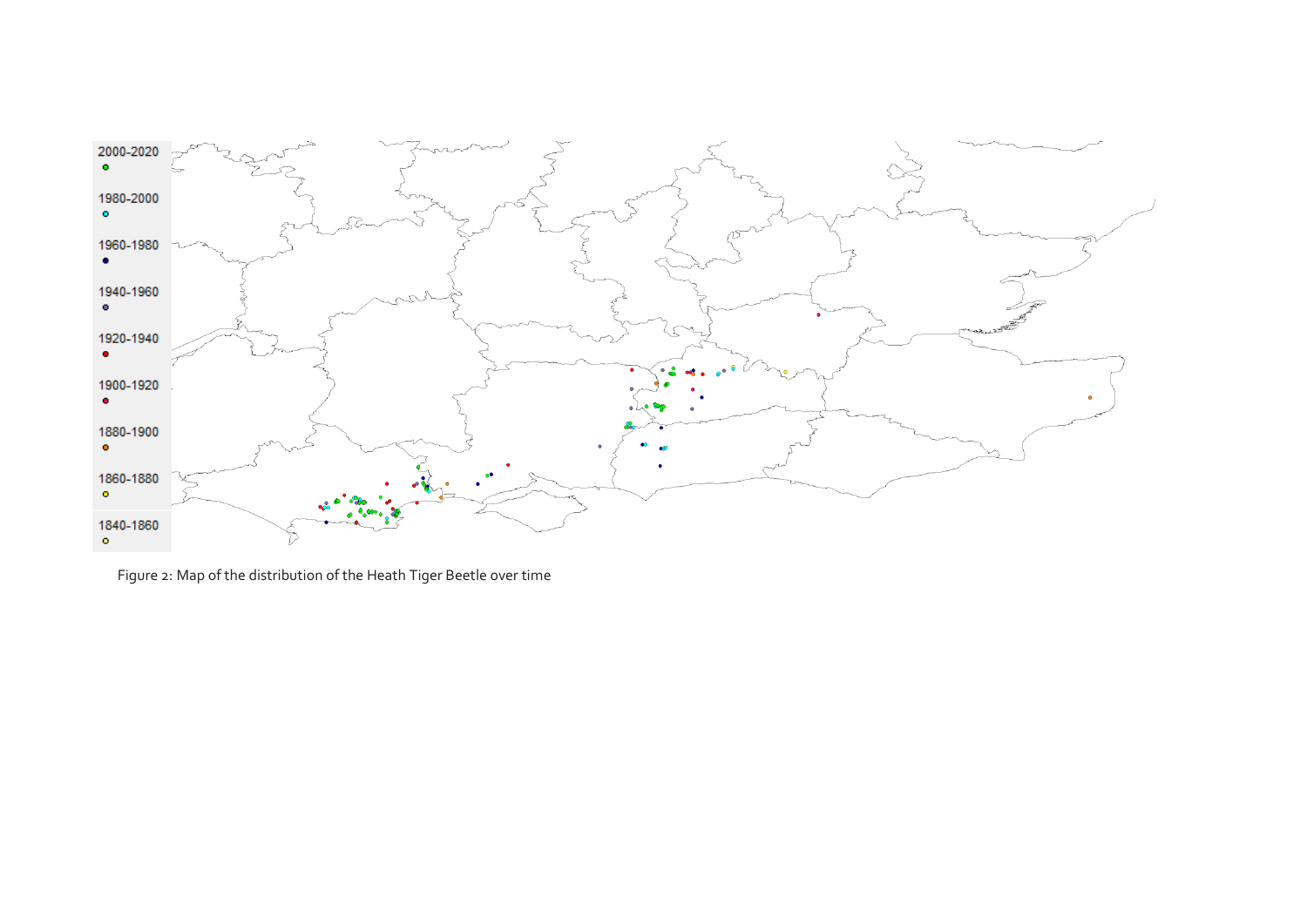### <span id="page-5-0"></span>Sites

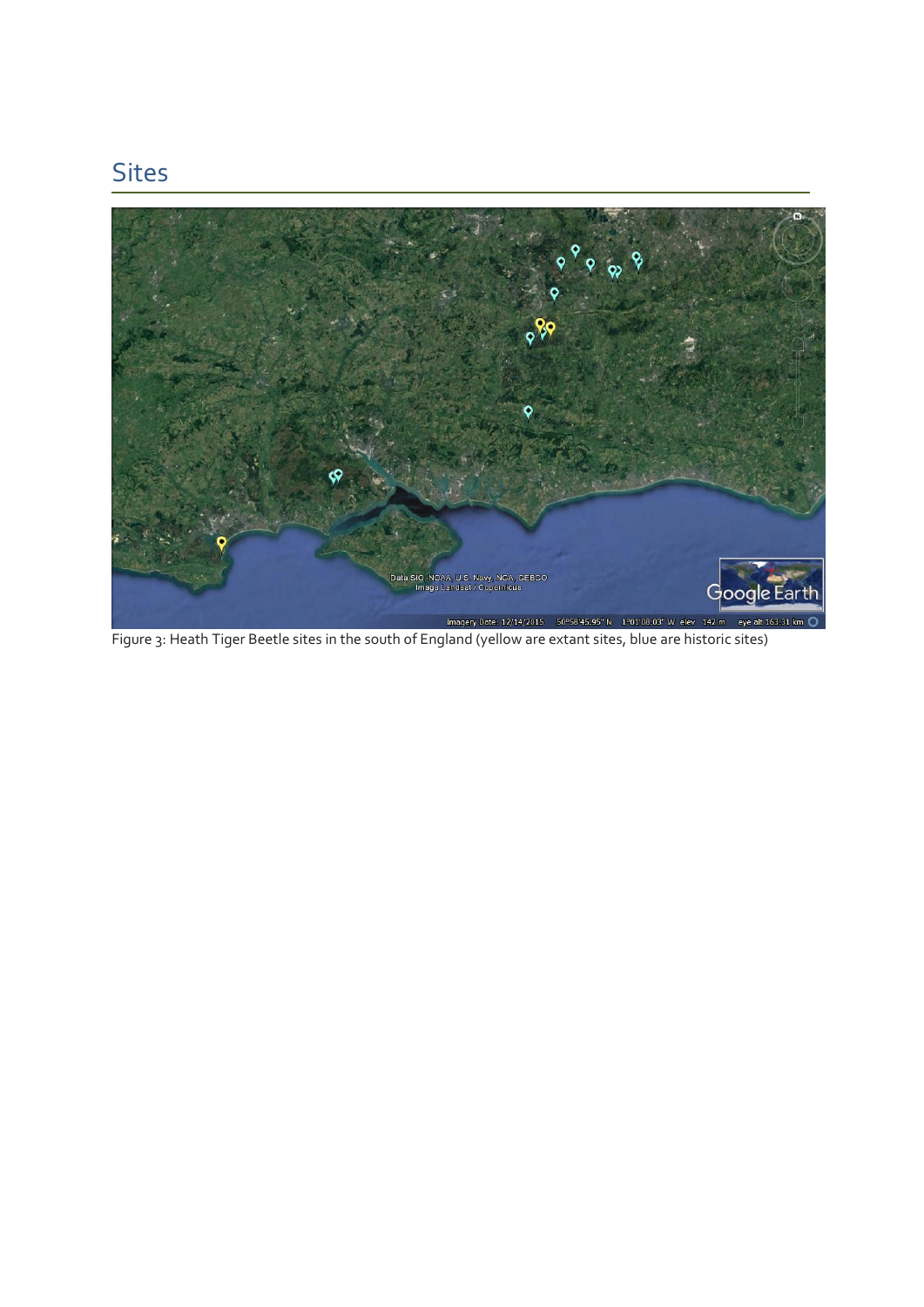#### <span id="page-6-0"></span>**Site – Thursley Common**

#### **Description**

Thursley Common (SU9141) is a key site for the Heath Tiger Beetle and one of the few sites where the population seems to be relatively robust. This site was visited and Heath Tiger Beetles were recorded in the area where the main population is known to occur. In addition, a Heath Tiger Beetle was found on an area of the site where they have not previously been recorded, which could indicate that the beetle population is expanding its geographic range. However, it could also have been a single dispersing adult (they can often get caught in the wind and get blown away from the main population). Further surveys next year will help to identify which of these potential explanations is more likely.

#### <span id="page-6-1"></span>**Site – Hankley Common**

#### **Description**

A thorough search was made of Hankley Common (SU8942), including all of the bare ground on the bridleways between Grange Road at the west end and Lion's Mouth at the east end. There was no sign of any tiger beetles. Historically, Hankley Common has produced sporadic records. There is a good population of beetles at Hankley Golf Club and so it is possible that the records on the common are dispersing adults rather than indicative of an established population.

#### **Images**

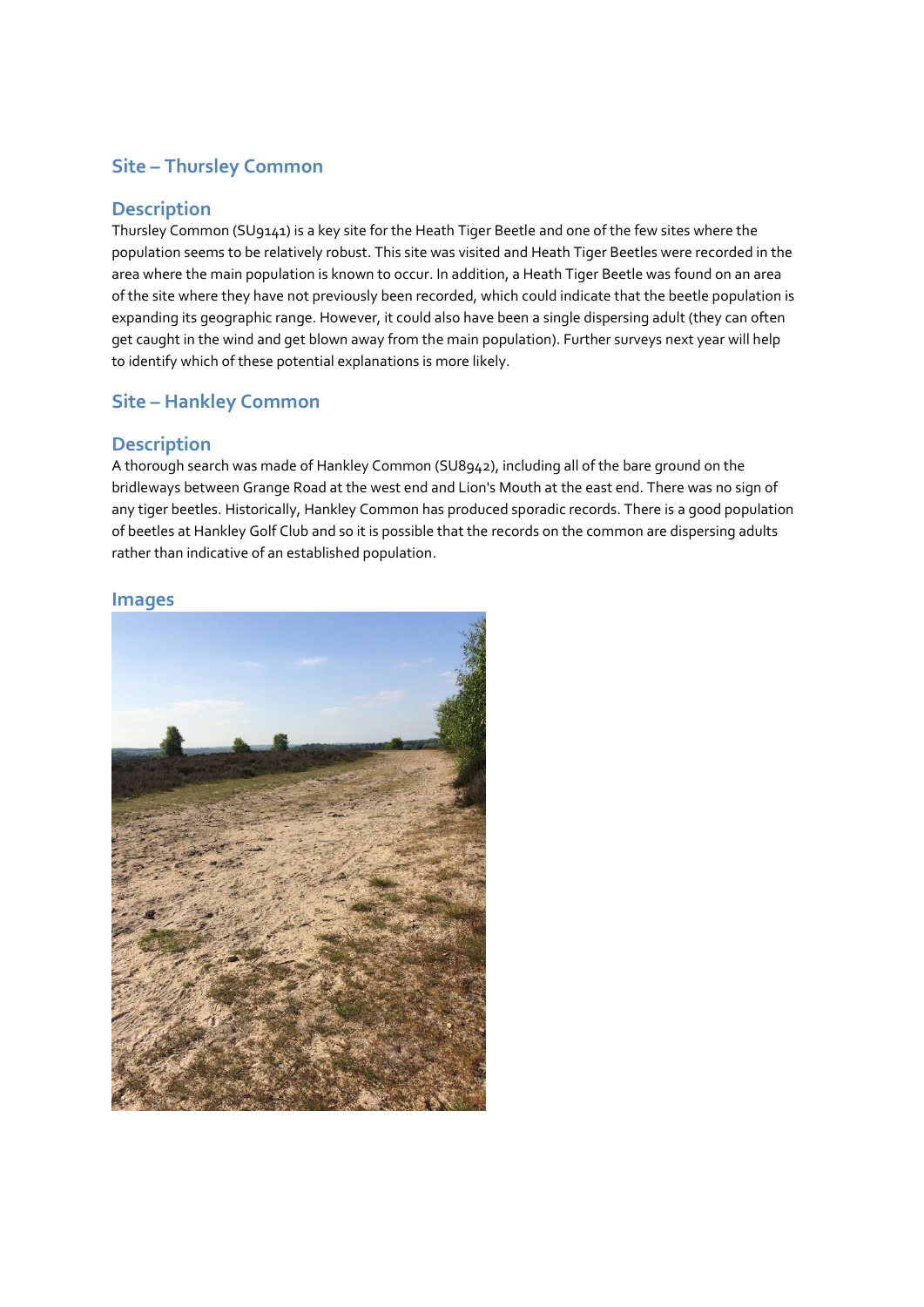#### <span id="page-7-0"></span>**Site – Frensham Pond**

#### **Description**

Frensham Pond (SU8541) was visited early in the season. Much of the heathland did not look very favorable for Heath Tiger Beetles. There was a lot of scrub and birch amongst the heather.

There was a small area that looked more suitable for tiger beetles, with more patches of compact bare soil and a greater density of heather. However, no tiger beetles or larval burrows were found.

#### **Images**



#### <span id="page-7-1"></span>**Site – Ockley Common**

#### **Description**

Ockley Common (SU9142) is adjacent to Thursley Common and has some suitable habitat for tiger beetles. Larval burrows have been found in the past but no Heath Tiger Beetles and so these could be Green Tiger Beetle burrows. This year, no tiger beetles or larval burrows were found on the site.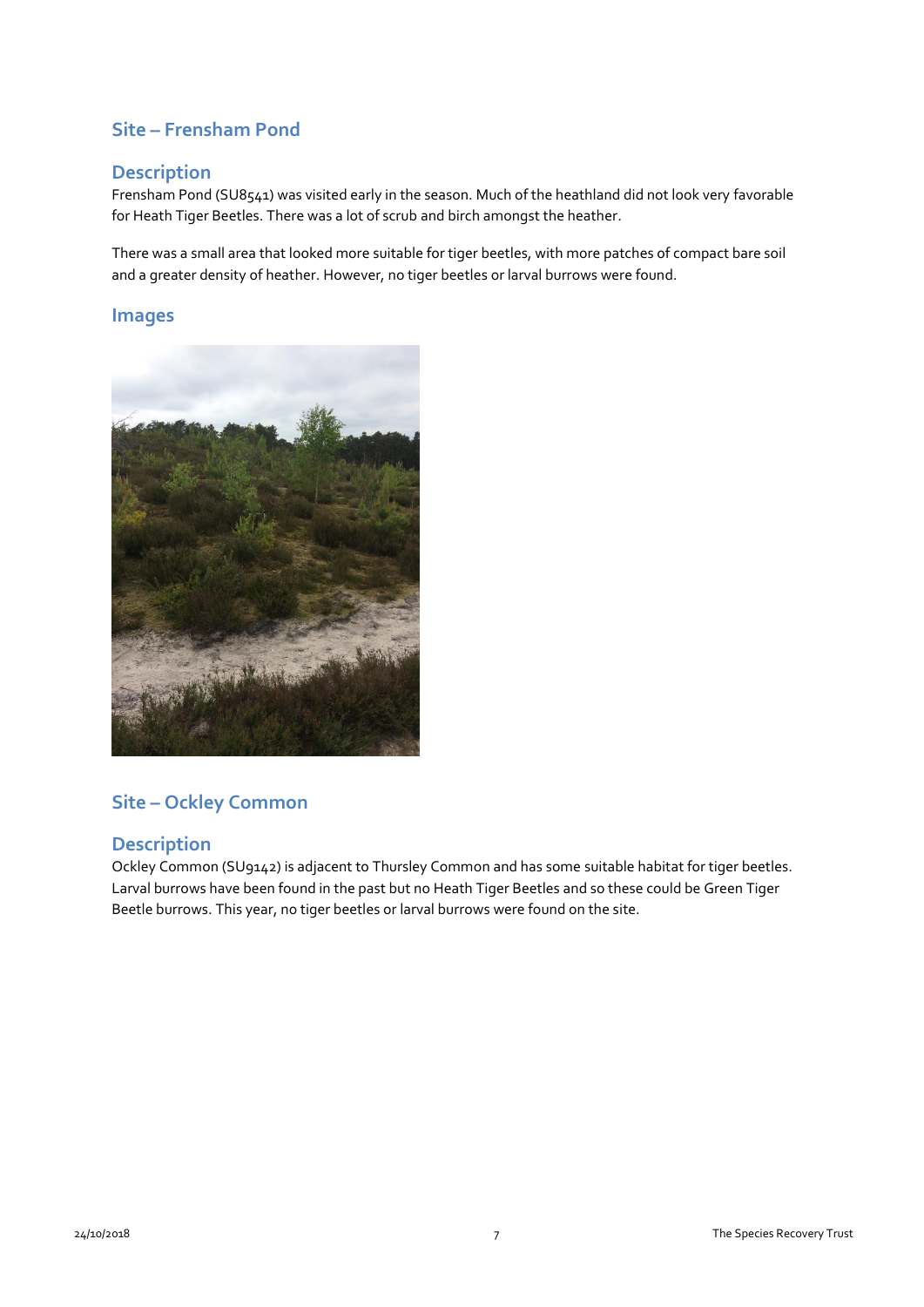### <span id="page-8-0"></span>**Conclusion**

Overall, three historic locations for Heath Tiger Beetles and one known site were surveyed in the south of England. Unfortunately, although the Heath Tiger Beetle appears to continue to survive at the known site, no Heath Tiger Beetles were found at any of the historic sites, despite a lot of apparently suitable habitat. Further surveys will be undertaken next year, to include more of the historic sites. The sites planned for survey are:

- Ash ranges
- Brentmoor
- Chobham Common
- Esher Common
- Frensham Pond
- Horsell Common
- Ockham Common
- Oxshott Common
- **Wisley**